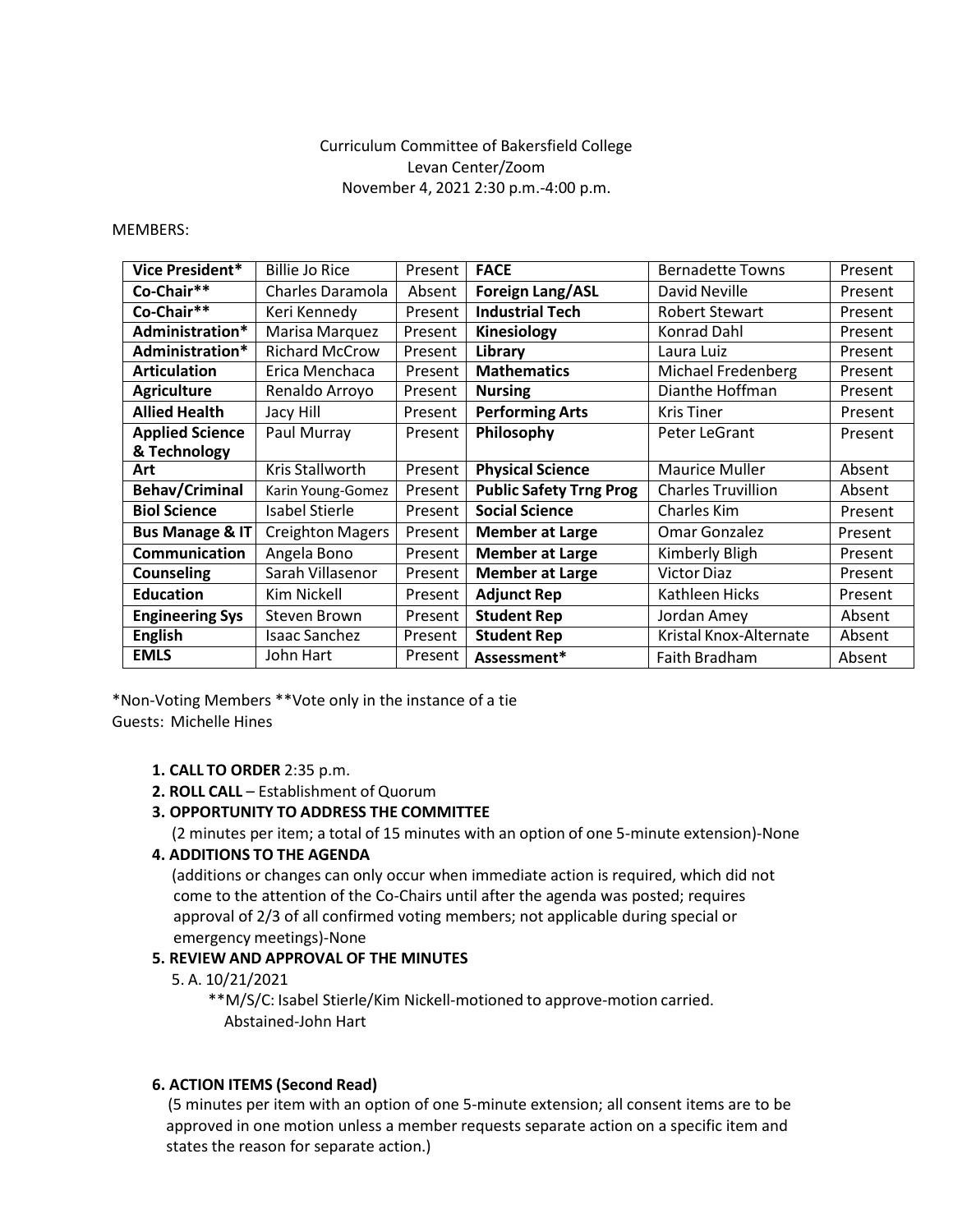6.A. Second Read Revised Curriculum (Consent Agenda)

Course Deletions-None Course Revisions- ASLB1, CADMB58, CADMB70A, CADMB70C, CADMB70D, CADMB70I, CADMB70L, CADMB70M, CADMB70R, CADMB70T, CADMB70U, CADMB70W, CADMB70Z, CADMB71N, CADMB72, ENGRB17L, FDSVB71NC, KINSB21T, KINSB21VB, KINSB21WT Program Deletions- None Program Modifications-None \*\*M/S/C: Sarah Villasenor/Isabel Stierle-motioned to approve-motion carried.

KINSB21T, KINSB21VB, KINSB21WT moved to new courses.

6.B. Second Read New Curriculum (Consent Agenda) New Courses –WELD B71 KINSB21T, KINSB21VB, KINSB21WT

> New Programs-None \*\*M/S/C: Sarah Villasenor/Jacy Hill-motioned to approve-motion carried. Abstained-David Neville

6.C. Second Read Distance Education (Consent Agenda)

Distance Education-ASLB1, CAMDB58, CADMB70A, CADMB70C, CADMB70D, CADMB70I, CADMB70L CADMB70M, CADM70R, CADM70T, CADMB70U, CADMB70W, CADMB70Z, CADMB71N, CADMB72, ENGRB17L, FDSVB71NC KINSB21T, KINSB21VB, KINSB21WT \*\*M/S/C: Kimberly Bligh/Kim Nickell-motioned to approve-motion carried.

6.D. Second Read Correspondence Education (Consent Agenda)

Correspondence Education-None

6.E. Second Read General Education (Consent Agenda)

General Education - ASLB1, KINSB21T, KINSB21VB, KINSB21WT

\*\*M/S/C: Victor Diaz/Isabel Stierle-motioned to approve-motion carried.

## **7. DISCUSSION ITEMS (First Read)**

(10 minutes per item with an option of one 5-minute extension)

7. A. Brown Act-What Constitutes an Emergency-expires 12/31/2021. It can be extended if there are any of three criteria. The Senate is monitoring the discussions.

7.B. Training options- What would you like to see for training. A guide to finding information, tutorials.

How articulation works.

## **8. CURRICULUM REVIEW (First Review)**

- 8. A. Informational Items-There are items at faculty review that need attention.
- 8. B. First Read Curriculum-Teams please review your courses. The BSAD B93NC-B97NC courses are being pulled. Transitional Kindergarten program being pulled.

## Reviews due Thursday November 11<sup>th</sup>, 2021 by 4 pm

## **9. REPORTS**

9.A Curriculum Co-Chairs' Report-please see attached. VP Rice reported we are eligible to apply for the Aspen Institute Award for our hard work. Only 150 can apply, one is chosen for a million dollar grant. Recognition for transfer degree awards.